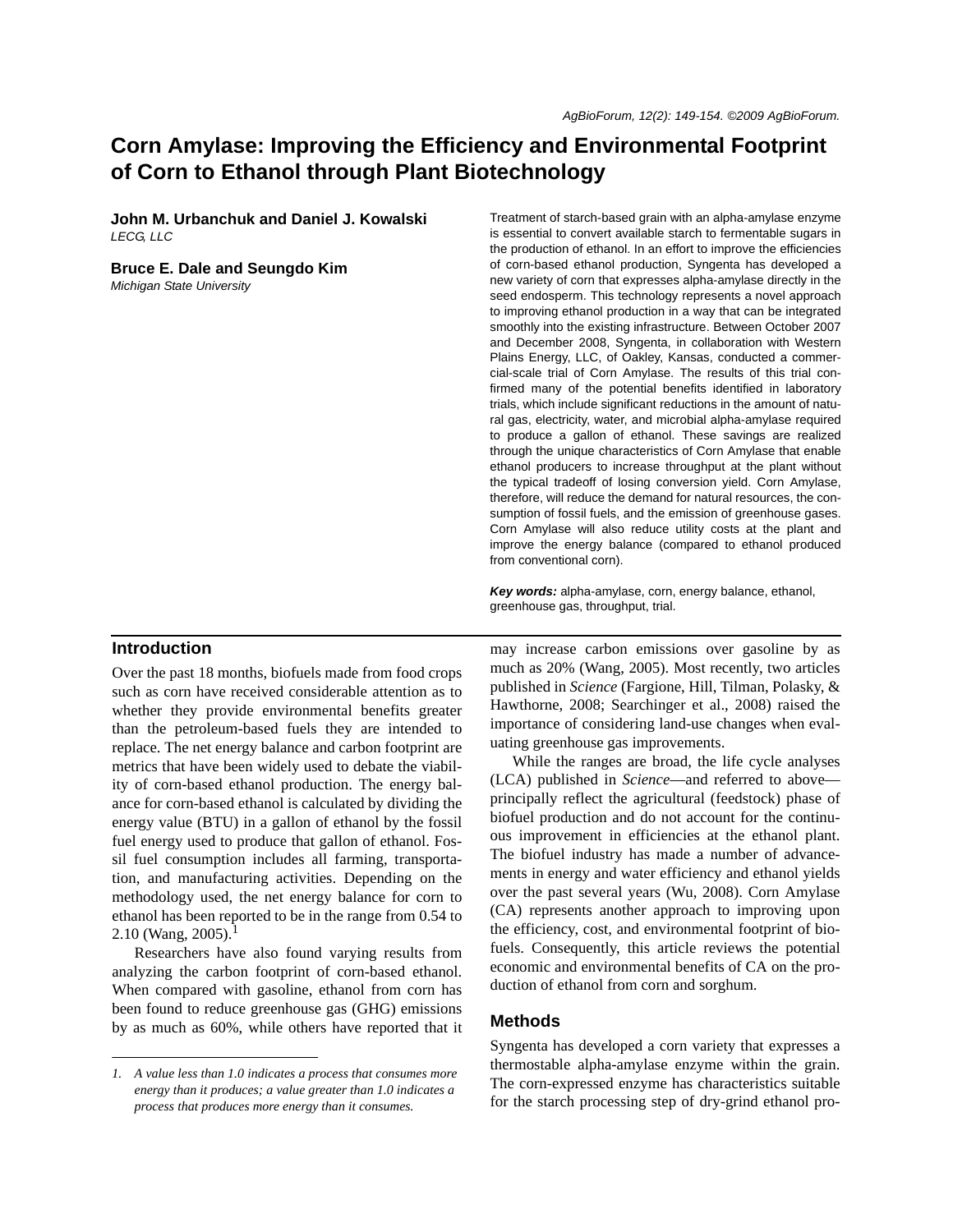duction. Ideally amylases for this industry should work at high temperatures and have low calcium requirements. Syngenta's amylase enzyme expressed in Event 3272 (i.e., Corn Amylase) matches these criteria and is expected to replace the microbially produced alphaamylase as an external input for ethanol production. Syngenta has concluded its consultation on the food and feed safety of amylase corn and is awaiting regulatory approval from the USDA. Syngenta has also applied for import clearances from a number of countries that purchase grain and distiller's grains from the United States, such as Japan, Mexico, and Canada.

From October 2007 through December 2008, Syngenta collaborated with Western Plains Energy, LLC (WPE) of Oakley, Kansas, to evaluate the processing characteristics of CA. WPE has a plant capacity of roughly 40 million gallons per year and uses a combined feedstock of corn and/or sorghum for ethanol production. Numerous experiments were performed during the 14 month of evaluation. The data presented here were collected during a 31-day trial conducted in August 2008.

WPE mixed CA corn with conventional corn and sorghum at various ratios to assess conversion rates and throughput. The trial results were then used to simulate the effects of CA on a typical dry-grind ethanol plant by using the USDA-Eastern Regional Research Center (ERRC) ethanol process model (Kwiatkowski, McAloon, Taylor, & Johnston, 2005) and an ethanol production cost model developed at LECG. The USDA-ERRC model was utilized to determine the impact of increasing the rate of throughput, which is accomplished primarily by increasing the solids content in fermentation. Cost implications of utility savings experienced during the trials were calculated through the LECG model.

The energy balance and greenhouse gas emission results described below are based upon the principal findings from the 31-day trial and simulations:

- Variable operational costs were reduced by about \$0.04 per gallon.
- Microbial alpha-amylase was eliminated from the production process.
- Water use for fermentation was reduced by 5.8%, and total process water usage was reduced by 7.7%.
- Electricity use was reduced by 1.8% on a per gallon basis.
- Natural gas consumption was reduced by 8.9% on a per gallon basis.

• The solids content in the fermenter could be increased by 5%.

## **GREET Analysis**

The impact of CA corn on GHG emissions was estimated using Argonne National Laboratory's Greenhouse Gases, Regulated Emissions, and Energy Use in Transportation (GREET) Model (GREET, 2008). While several scenarios were modeled to gain an understanding of the product's potential, three scenarios were identified as the best indicators of CA corn's impact, based on the trials. These three scenarios include: (1) a conventional corn baseline, (2) feedstock containing 25% CA with increased throughput,<sup>2</sup> and (3) feedstock containing 25% CA with increased throughput, in conjunction with Syngenta's recommended agronomic practices for no-till production (Syngenta unpublished data). The three scenarios help define (based on the timeframe the study was conducted) the potential benefits of CA corn and Syngenta's grower recommendations.

The Renewable Fuel Standard (RFS) established in the 2007 Energy Independence and Security Act specifies that the use of first-generation ethanol (mostly from corn) will reach its peak in 2015. For this reason, 2015 was selected as the base year for all modeling scenarios. A second notable parameter of the analysis is that the supply chain was shortened from the default GREET 'Well (farm) to Pump' analysis to a more appropriate 'Farm to Ethanol Plant' analysis. Rather than include the transportation, distribution, and storage of finished ethanol, this analysis encompasses all activities from the farm to the ethanol plant. This change reflects the realization that all differences between conventional No. 2 yellow corn and CA corn are captured through the production phase of ethanol. Extending the analysis to the fuel pump dilutes the overall impact of CA corn in reducing GHGs by including distribution impacts that are not unique to or affected by CA corn.

#### *Baseline*

The baseline scenario takes into account all activities and processes that contribute to the production of ethanol from corn at a dry-grind manufacturing facility. This includes all downstream energy use for agriculture as well as the discovery, extraction, processing, and transportation of necessary fossil fuels. The simulation was

*Urbanchuk, Kowalski, Dale, & Kim — Corn Amylase: Improving the Efficiency and Environmental Footprint*

*<sup>2.</sup> The final use rate of corn amylase has not been determined. The 25% ratio of CA to conventional feedstock was used for the purposes of this study only.*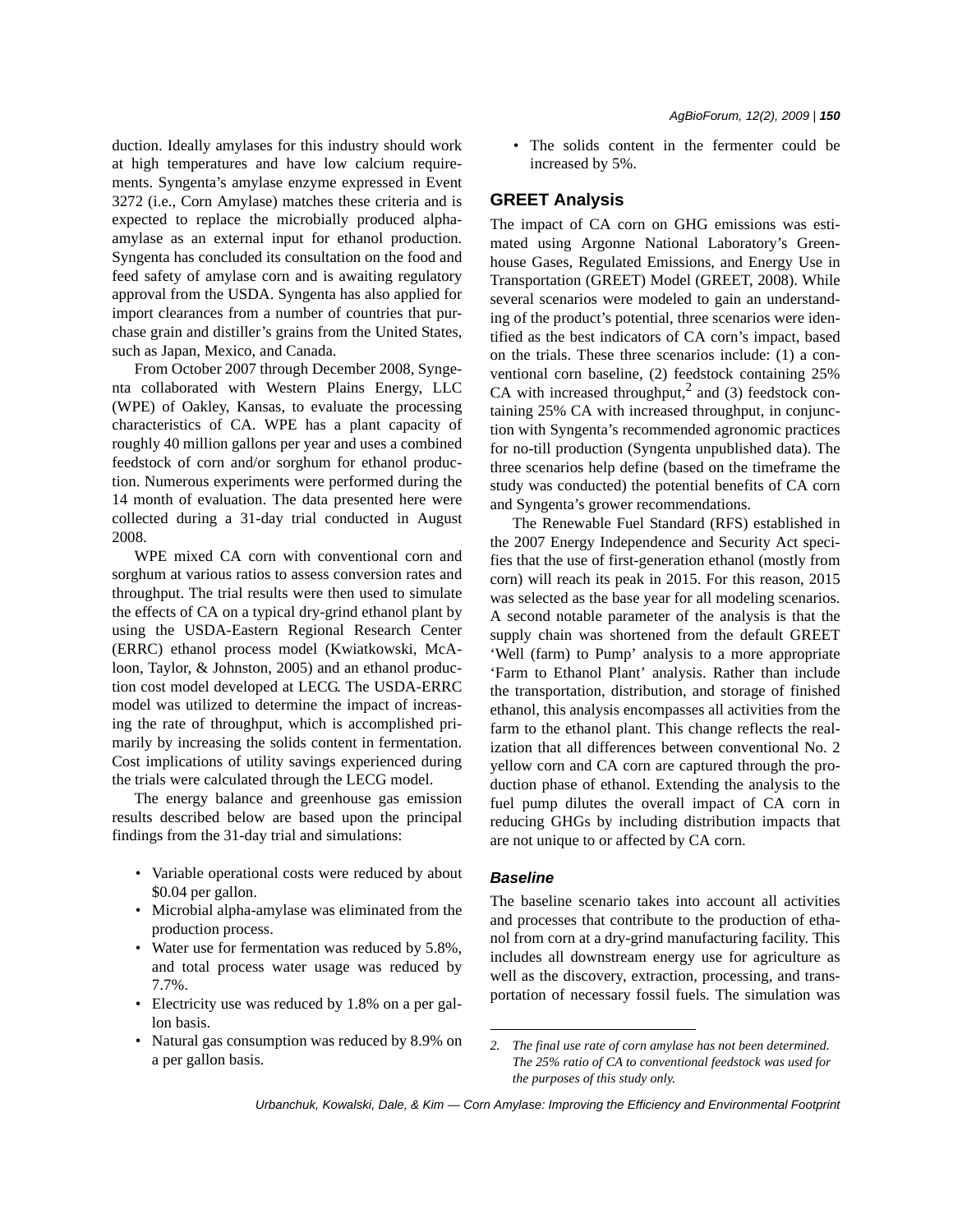run for the year 2015, assuming that dry-mill plants make up 88% of production (wet mill 12%), and 80% of dry-mill thermal energy is produced from natural gas (20% from coal). Several changes were made to the GREET version 1.8 model to reflect the most recent plant efficiency data as reported by May Wu of Argonne National Laboratory in March 2008. In addition, because alpha-amylase is not factored into GREET as an ethanol production input (M. Wu, personal communication, 2008), the LCA impact from the production and transportation of microbial alpha-amylase was added to the baseline. The alpha-amylase LCA reflects the impact of how alpha-amylase is sourced by WPE at their Oakley plant when CA corn is not used. Factors from GREET were used to calculate the impact of transporting the amylase from the supplier, and previous work by Nielsen, Oxenbøll, and Wenzel (2007) was used to capture the impact of producing microbial alpha-amylase.

#### *Scenario 1*

Scenario 1 simulates the replacement of 25% of a plant's conventional corn feedstock with CA corn and the increase of plant throughput by 6%. An increased solids/liquid ratio provided by CA decreases water use and will increase throughput. Throughput is a measure of the amount of corn that can be processed into ethanol during a production run. The ability to increase throughput provides the ethanol plant manager with a greater degree of flexibility. When using CA corn, the manager will have the ability to increase output by processing more corn than would be possible with conventional No. 2 yellow corn. Alternatively, the manager could reduce the plant's operating rate and still maintain the same quantity of ethanol as with conventional No. 2 yellow corn. A reduced operating rate would lower stress on machinery and equipment and potentially reduce repair and maintenance costs. A 6% increase in throughput is consistent with the anticipated reduction in water use and increase in solids during fermentation. The results highlight the operational impacts due to these changes, and the associated impact to energy balance and GHG emissions. Changes implemented in this scenario include:

- The elimination of the life cycle impacts associated with the production and transportation of microbial alpha-amylase.
- Reduction in electricity use by 1.8% and natural gas consumption by 8.9% on a per gallon basis.

# *Scenario 2*

Scenario 2 includes all the changes from Scenario 1 as well as the impact of shifting from GREET's baseline agronomic practices—based on the US average of all tillage practices (M. Wu & M. Wang, personal communication)—to the Best Management Practice (BMP) recommendations of Syngenta for use on CA corn in the Midwest, which include no-till. Corn Amylase will be marketed—and is expected to be grown—in the Midwest Region where 10 states account for 83% of corn production and more than 90% of ethanol production. Therefore, projected corn yield and chemical input rates for the Midwest were selected for use in Scenario 2, in contrast to the national averages used in the baseline. No-till efficiencies were calculated from 2006 University of Illinois data, which compares typical tillage systems for corn operations with no-till systems (University of Illinois, 2006).

CA will be commercialized as a specialty grain and, thus, will be grown under contract by farmers within a closed-loop system. Participating farmers will be encouraged to implement sustainable agronomic practices, such as no-till and the use of cover crops, that will help increase soil carbon sequestration and nitrogen fixation and reduce fuel and fertilizer use. For example, the amylase trait will be stacked with those for herbicide tolerance, an enabler of no-till, as well as insect resistance to increase yield. Furthermore, Syngenta maintains an agricultural product portfolio of herbicides, pesticides, and fungicides that can enable CA growers to realize the highest yields with the lowest environmental impact possible. The grower contract will also ensure the ethanol plant receives a consistent and steady supply of quality CA grain.

It is important to note that the agronomic practices are not related directly to the properties of CA but reflect differences in input use (fertilizer and chemical application) and field practice recommendations of Syngenta relative to GREET defaults. When compared with GREET, Syngenta recommends lower application rates of nitrogen and insecticides and higher rates of  $P_2O_5$ ,  $K<sub>2</sub>0$ , and herbicides (Cirrus Partners, 2008). When this is considered, model changes due to agronomic recommendations include:

- the elimination of field tillage resulting in a 38% reduction in on-farm diesel fuel use,
- a reduction in insecticide use by 65%,
- a reduction of nitrogen use by 16%,
- an increase in herbicide use by 19%, and

*Urbanchuk, Kowalski, Dale, & Kim — Corn Amylase: Improving the Efficiency and Environmental Footprint*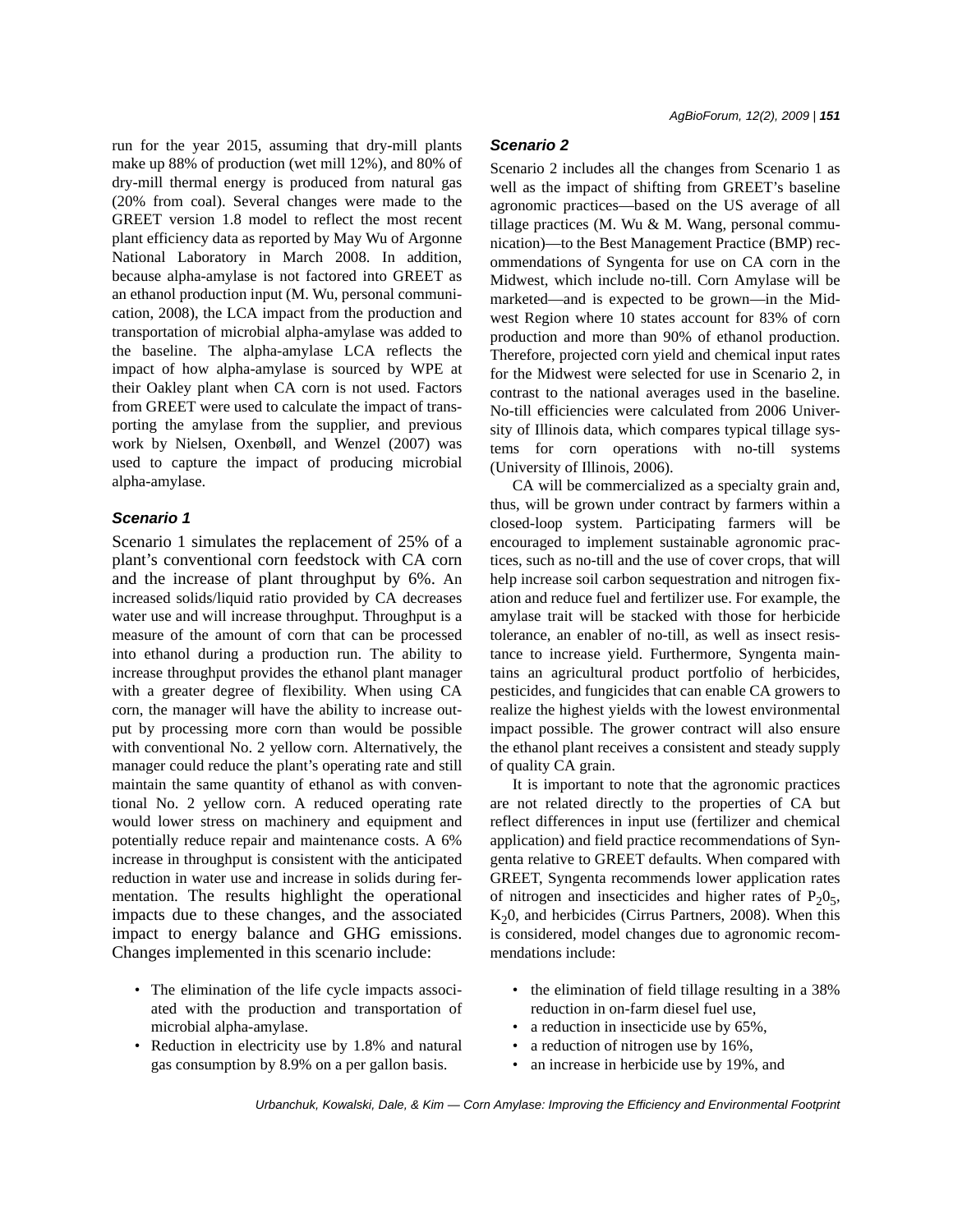• an increase in the use of  $P_2O_5$  by 11% and  $K_2O$  by 20%.

The increases in herbicide and fertilizer use are more than offset by reductions in other inputs and savings gained from adjusted field practices. Therefore, Syngenta's agronomic recommendations have a significant beneficial impact.

## **GREET Results**

## *Energy Balance*

Scenario 1 reflects the energy savings realized from replacing 25% of a plant's conventional corn feedstock with CA corn, and Scenario 2 adds the net impacts of reduced fertilizer, pesticide, and diesel fuel use proscribed by Syngenta's agronomic BMP. The replacement of 25% of a plant's corn requirements with CA corn results in a 6.6% improvement in energy balance on a per-gallon basis when compared to the use of conventional corn. The improvement in energy balance under this scenario is provided by a combination of reduced electricity and natural gas use and the elimination of the life cycle impacts associated with the production and transportation of microbial alpha-amylase. When the Syngenta BMP agronomic recommendations (Scenario 2) are included, the net energy balance improves by 10.7% per gallon compared to the baseline.

The use of CA corn also results in substantial reductions in greenhouse gas emissions. The replacement of 25% of a plant's corn requirements with CA corn (Scenario 1) is shown to result in a reduction of nearly  $\frac{1}{2}$ pound of  $CO_2$ -equivalent per gallon of ethanol, or 4.9%. Of the three gases that are classified as having global warming potential, carbon dioxide has far and away the greatest impact on GHG emissions. The GREET model results indicate that the use of  $CA$  corn will reduce  $CO<sub>2</sub>$ emissions by nearly 6%. The incorporation of Syngenta's BMP agronomics with the replacement of 25% of a plant's corn requirements with CA corn reduces total GHG emissions by 1.06 pounds of  $CO<sub>2</sub>$ -equivalent per gallon of ethanol, or 11%, relative to baseline levels. The results of this analysis are summarized in Table 1.

#### **Other Benefits**

### *Reduced Water Use*

The use of CA can reduce the amount of water required to produce a gallon of ethanol by 7.7%. This reduction is directly related to the 5% increase in solids content **Table 1. GREET results of Corn Amylase simulations.**

|                                                      | <b>Baseline</b><br>No CA | Scenario 1<br>25% CA | Scenario 2<br>25% CA plus<br>BMP <sup>1</sup><br>agronomics |
|------------------------------------------------------|--------------------------|----------------------|-------------------------------------------------------------|
| <b>Energy balance</b>                                | 1.657                    | 1.766                | 1.835                                                       |
| % change from<br>base                                |                          | 6.6%                 | 10.7%                                                       |
| <b>Total GHG (Ibs</b><br>CO <sub>2</sub> equivalent) | 9.64                     | 9.17                 | 8.58                                                        |
| % change from<br>base                                |                          | $-4.9%$              | $-11.0%$                                                    |
| CH <sub>4</sub>                                      | 0.39                     | 0.36                 | 0.36                                                        |
| N <sub>2</sub> O                                     | 1.78                     | 1.77                 | 1.43                                                        |
| CO <sub>2</sub>                                      | 7.47                     | 7.03                 | 6.79                                                        |

*1 Syngenta Best Management Practices*

during fermentation.<sup>3</sup> If CA achieves a 30% market share of US dry-grind plants by 2015, the 7.7% reduction would save 870 million gallons of water annually, which would provide every man, woman, and child in the United States with an additional 45, 8-ounce glasses of water per year or two glasses of water for each of the world's 6.8 billion people.

#### *Reduced Electricity Requirements*

Trial results reveal that on average, an ethanol plant with the capacity to produce 100 million gallons per year (MGY) would reduce electricity use by 1.3 million kilowatt-hours (kWh) and save \$84,000 by using CA corn. Using US Department of Energy's Energy Information Administration (US DOE EIA) data on household electricity use as a base, if Event 3272 corn achieves a 30% market share by 2015, this reduction is equivalent to 51.2 million kWh of electricity, or enough power to light more than 54,000 homes for a full year (US DOE, EIA, n.d.).

#### *Reduced Natural Gas Use*

Typically, natural gas is the second largest component of production cost for an ethanol producer. Syngenta trial results show that increased throughput capabilities gained from using CA corn can reduce natural gas use on a per-gallon basis by 8.9% for the period of time tested. Based on these results, a 100 MGY plant using CA corn could reduce its annual natural gas consump-

*Urbanchuk, Kowalski, Dale, & Kim — Corn Amylase: Improving the Efficiency and Environmental Footprint*

*<sup>3.</sup> A 7.7% reduction in water use is the result of modeling a 5% increase in solids content in the fermenter, using the USDA-ERRC ethanol process model.*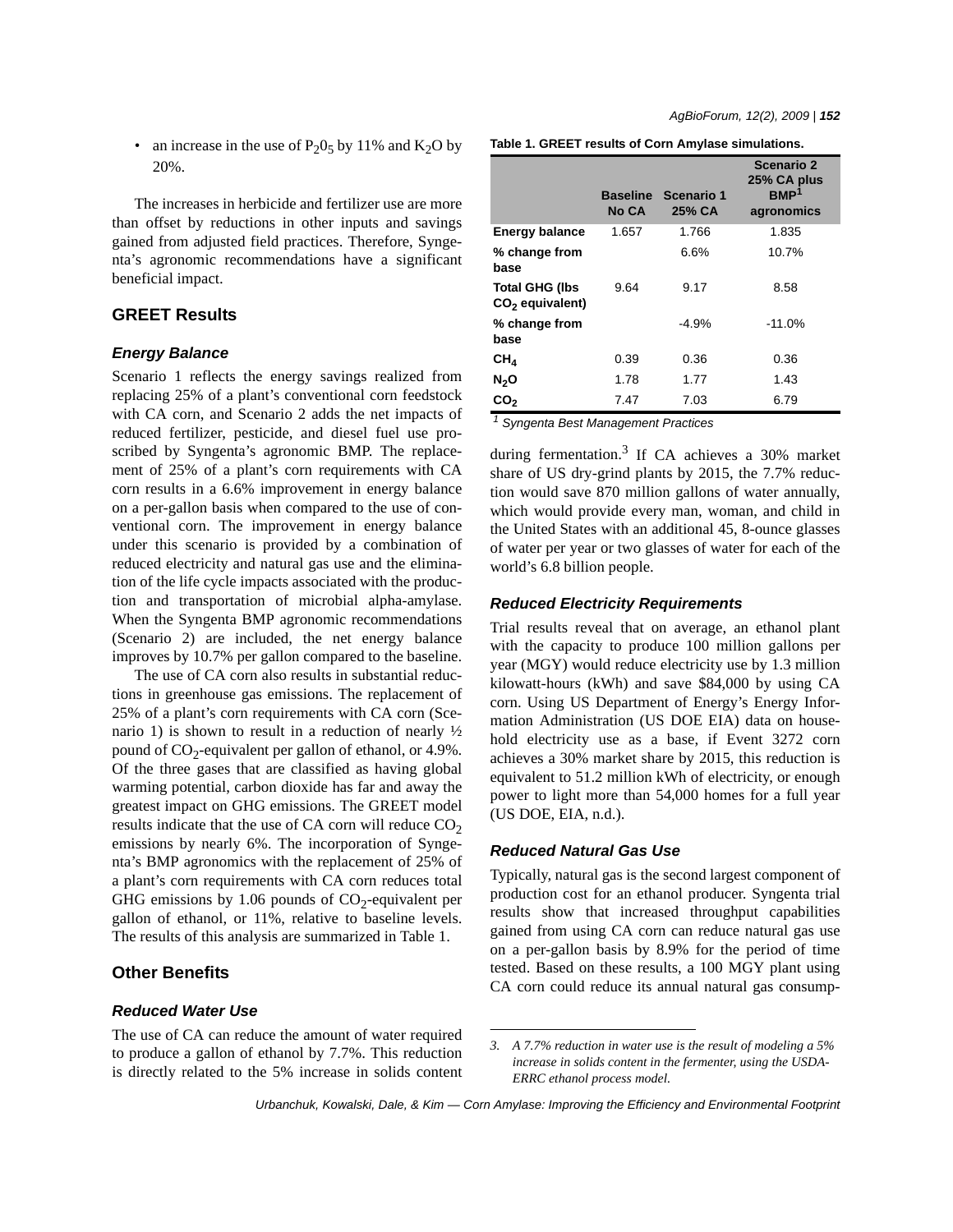|                                            | <b>Baseline</b> | <b>CA</b>            | <b>CA</b>                           |
|--------------------------------------------|-----------------|----------------------|-------------------------------------|
|                                            | No CA           | 2% yield<br>increase | $2\%$ yield $+$<br>BMP <sup>1</sup> |
| <b>Energy balance</b>                      | 1.657           | 1.772                | 1.839                               |
| % change from<br>base                      |                 | 6.9%                 | 11.0%                               |
| <b>Total GHG (Ibs</b><br>$CO2$ equivalent) | 9.64            | 9.11                 | 8.54                                |
| % change from<br>base                      |                 | $-5.4%$              | $-11.4%$                            |
| CH <sub>A</sub>                            | 0.39            | 0.36                 | 0.36                                |
| N <sub>2</sub> O                           | 1.78            | 1.75                 | 1.42                                |
| CO,                                        | 7.47            | 7.00                 | 6.77                                |

**Table 2. Impact of a potential 2% yield increase from CA corn.**

*1 Syngenta Best Management Practices*

tion by approximately 244 billion BTUs, at a savings of about \$1.6 million per year. If CA corn achieves a 30% market share by 2015, this translates into a savings of approximately 9.6 quadrillion BTUs and nearly \$61 million. This quantity of natural gas would be sufficient to heat more than 175,000 homes for an entire year (US DOE EIA, 2008, Table 1).

#### **Potential for Increased Ethanol Yields**

While CA trials have shown improvements in energy balance and GHG emissions due to throughput efficiencies, preliminary evaluations conducted by Syngenta in a pilot-scale laboratory and at WPE indicate that Event 3272 corn also may provide an improvement in starch conversion that could result in higher ethanol yields. The opportunity for an ethanol plant manager to manage production for improved ethanol yield could reduce the amount of corn required to produce a given amount of ethanol. Table 2 illustrates the potential energy and GHG impact of an assumed modest 2% increase in ethanol yields when combined with the throughput benefits defined above.

The replacement of 25% of a plant's corn requirements with CA corn would result in a 6.9% improvement in energy balance when compared to the use of conventional corn if CA corn provided a 2% ethanol yield increase. When the Syngenta BMP agronomic recommendations (Scenario 2) are included, the net energy balance would improve by 11%, compared to the baseline.

Improved ethanol yields also would result in substantial reductions in greenhouse gas emissions. The replacement of 25% of a plant's corn requirements with CA corn that provided a 2% yield improvement would reduce GHG emissions on a  $CO<sub>2</sub>$ -equivalent per-gallon basis of 5.4%. The incorporation of Syngenta's BMP agronomics with the replacement of 25% of a plant's corn requirements with CA corn would reduce total GHG emissions by 1.1 pounds of  $CO<sub>2</sub>$ -equivalent per gallon of ethanol for a 2% yield improvement. An improvement in ethanol yields means that an ethanol plant would require fewer bushels of corn to produce the same amount of ethanol. If CA corn provided a 2% ethanol yield improvement at a 30% market share, the corn requirement could be reduced by 27.6 million bushels at the 2007 average yield of 151 bu/acre or the equivalent of 166,500 acres (US Department of Agriculture, National Agricultural Statistics Service, 2009).

It is important to note that the potential for ethanol yield increases from CA corn are preliminary and must be validated by additional plant trials.

#### **Conclusions**

Over the past 18 months, corn ethanol has received a lot of attention and has been blamed for increases in the cost of oil (Johnson, 2008), food, and grain (Mitchell, 2008); food shortages, riots, and trade restrictions (Martin, 2008); land-use changes in developing nations (Searchinger et al., 2008); the loss of biodiversity in the Amazon (Keeney & Nanninga, 2008); and increases in global warming (Fargione et al., 2008). It is well recognized that a number of other issues have contributed to these events—not least of which is the rise in oil and fuel prices to record levels—increased meat consumption, drought, investor speculation, etc. Nonetheless, the results seen with CA indicate the potential for technology to help ameliorate many concerns with the use of renewable fuels.

For example, critics of corn ethanol state that the corn-ethanol production process delivers little improvement in energy balance and a 10-13% improvement in GHG emissions when compared with gasoline. The Energy Independence and Security Act of 2007 stipulates that renewable fuels produced at new facilities must lead to at least a 20% reduction in lifecycle GHG emissions compared to GHG emissions generated by petroleum products replaced by ethanol (Energy Independence and Security Act, 2007). The use of CA in conjunction with recommended agronomic practices